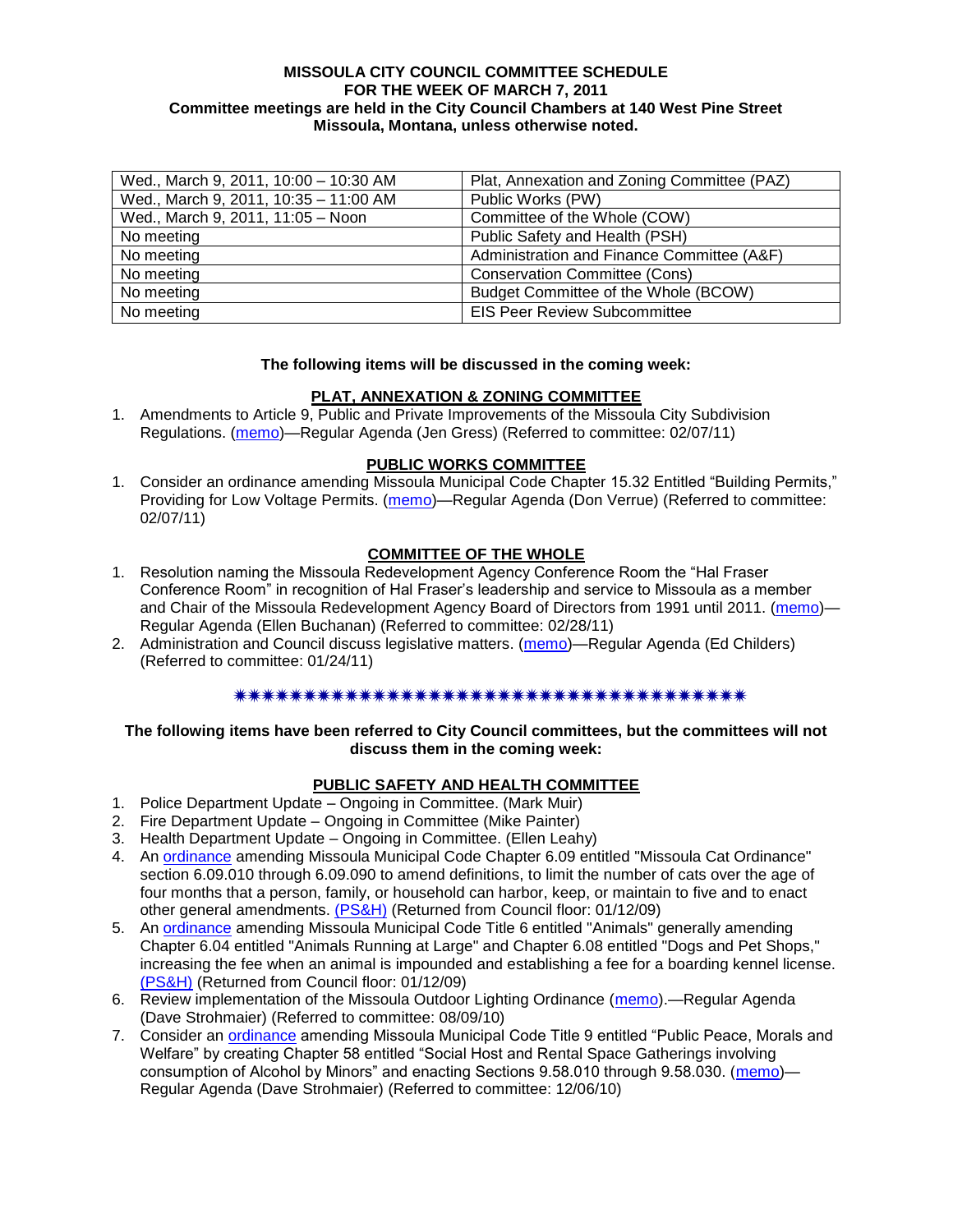### **CONSERVATION COMMITTEE**

- 1. Information on Trail Projects [\(memo\)](http://www.ci.missoula.mt.us/DocumentView.aspx?DID=4477).—Regular Agenda (Marilyn Marler) (Referred to committee: 08/23/2010)
- 2. Consider a new ordinance that will create a process and criteria for the naming of public parks, trails, open space, and recreation facilities. [\(memo\)](http://www.ci.missoula.mt.us/DocumentView.aspx?DID=4848)—Regular Agenda (Jackie Corday) (Referred to committee: 10/25/10)
- 3. Approve an agreement between the City and Garden City Harvest (GCH) to allow for community gardens on City owned properties that will be identified in the future. [\(memo\)](http://www.ci.missoula.mt.us/DocumentView.aspx?DID=4847)—Regular Agenda (Jackie Corday) (Referred to committee: 10/25/10) (Item tabled in committee 12/08/2010)
- 4. Annual tree planting program update. [\(memo\)](http://www.ci.missoula.mt.us/DocumentView.aspx?DID=5425)—Regular Agenda (Renee Mitchell) (Referred to committee: 01/24/11)
- 5. Reorganization of conservation lands advisory committees. [\(memo\)](http://www.ci.missoula.mt.us/DocumentView.aspx?DID=4957)—Regular Agenda (Marilyn Marler) (Referred to committee: 11/08/10)
- 6. Proposal to amend the development agreement between the City of Missoula and Missoula County High School District for Riverfront parcels of land. [\(memo\)](http://www.ci.missoula.mt.us/DocumentView.aspx?DID=5549)—Regular Agenda (Donna Gaukler) (Returned from Council floor: 02/28/2011)

# **PLAT, ANNEXATION & ZONING COMMITTEE**

- 1. Annexation. (see separate list at City Clerk's Office for pending annexations) (Ongoing in Committee)
- 2. Update the Rattlesnake Valley Comprehensive Plan Amendment [\(memo\)](ftp://ftp.ci.missoula.mt.us/Packets/Council/2007/2007-04-02/Referrals/Rattlesnake_Plan_Update_referral.pdf).—Regular Agenda (Dave Strohmaier) (Referred to committee: 04/02/07)
- 3. Request to rezone the property legally described as Lot 3 of Scott Street Lots Subdivision, located in Section 16, T13N, R19W, P.M.M. form D (Industrial) to I-1 (Light Industrial), based on the finding of fact and conclusions of law. (PAZ [05/21/08\)](ftp://ftp.ci.missoula.mt.us/Packets/Council/2008/2008-06-02/080521paz.pdf) (Returned from Council floor: 6/2/08)
- 4. Ongoing discussion of City planning issues with members of the Planning Board.—Regular Agenda (Bob Jaffe) (Referred to committee: 3/20/06)
- 5. Resolution repealing resolution No. 7404 and declaring the annexation of Lots 53 and 54 Dinsmore's Orchard Homes No. 5 null and void. [\(memo\)](http://www.ci.missoula.mt.us/DocumentView.aspx?DID=5349)—Regular Agenda (Jessica Miller) (Referred to committee: 01/10/11)
- 6. Consider a request to adopt an ordinance to rezone property located at 217 & 235 Catlin Street and 1715 Trail Street from RM2.7 (Residential 2.7 multi-dwelling) to RM1-45 (Residential 1 multidwelling). [\(memo\)](http://www.ci.missoula.mt.us/DocumentView.aspx?DID=5591)—Regular Agenda (Janet Rhoades) (Referred to committee: 02/14/11)
- 7. an [ordinance](http://www.ci.missoula.mt.us/DocumentView.aspx?DID=5587) to rezone 217 & 235 Catlin Street and 1715 Trail Street. The property is currently zoned RM2.7 (Residential, 16 dwellings per acre) and upon approval will be zoned RM1-45 (Residential, 43 dwellings per acre). [\(memo\)](http://www.ci.missoula.mt.us/DocumentView.aspx?DID=5591) [\(PAZ\)](http://www.ci.missoula.mt.us/Archive.aspx?ADID=3607) (Returned from Council floor: 03/07/11)

### **ADMINISTRATION AND FINANCE COMMITTEE**

- 1. Approve claims. (Ongoing) (Consent Agenda)
- 2. Approve journal vouchers. (Ongoing) (Consent Agenda)
- 3. Approve budget transfers. (Ongoing) (Consent Agenda)
- 4. An ordinance amending the municipal code as it relates to bike licensing. [\(A&F\)](ftp://ftp.ci.missoula.mt.us/Packets/Council/2008/2008-12-15/081210af.pdf) (Returned from council floor: 12/15/08)
- 5. Implications of establishing maintenance districts. [\(memo\)](ftp://ftp.ci.missoula.mt.us/Packets/Council/2009/2009-05-11/Referrals/MaintenanceDistricts.pdf) Regular Agenda (Bob Jaffe) (Referred to committee: 05/11/09)
- 6. Clarify position of council member who also serves on the board of a non-profit agency that has dealings with the city. [\(memo\)](http://www.ci.missoula.mt.us/DocumentView.aspx?DID=1840) – Regular Agenda (Ed Childers) (Referred to committee: 07/20/2009)
- 7. Review the FY 2011-15 capital improvement projects (CIP). [\(memo\)](http://www.ci.missoula.mt.us/DocumentView.aspx?DID=3522) Regular Agenda (Brentt Ramharter) (Referred to committee: 04/19/2010)
- 8. Amend Council rules to change the Council's regular meeting schedule to two meetings per month [\(memo\)](http://www.ci.missoula.mt.us/DocumentView.aspx?DID=4027).—Regular Agenda (Marty Rehbein) (Referred to committee: 06/07/10)
- 9. Discuss the disposition of surplus city property. [\(memo\)](http://www.ci.missoula.mt.us/DocumentView.aspx?DID=4862)—Regular Agenda (John Newman) (Referred to committee: 10/25/10)
- 10. Amend the FY 2010 budget to appropriate expenditures that were not identified in the original budget. [\(memo\)](http://www.ci.missoula.mt.us/DocumentView.aspx?DID=4883)—Regular Agenda (Brentt Ramharter) (Referred to committee: 11/01/2010)
- 11. Discuss outstanding third-party contracts. [\(memo\)](http://www.ci.missoula.mt.us/DocumentView.aspx?DID=4956)—Regular Agenda (Lyn Hellegaard) (Referred to committee: 11/08/10)
- 12. Review the city's current policy for charging the public for various city-produced documents [\(memo\)](http://www.ci.missoula.mt.us/DocumentView.aspx?DID=5143) Regular Agenda (Dave Strohmaier) (Referred to committee: 12/06/10)